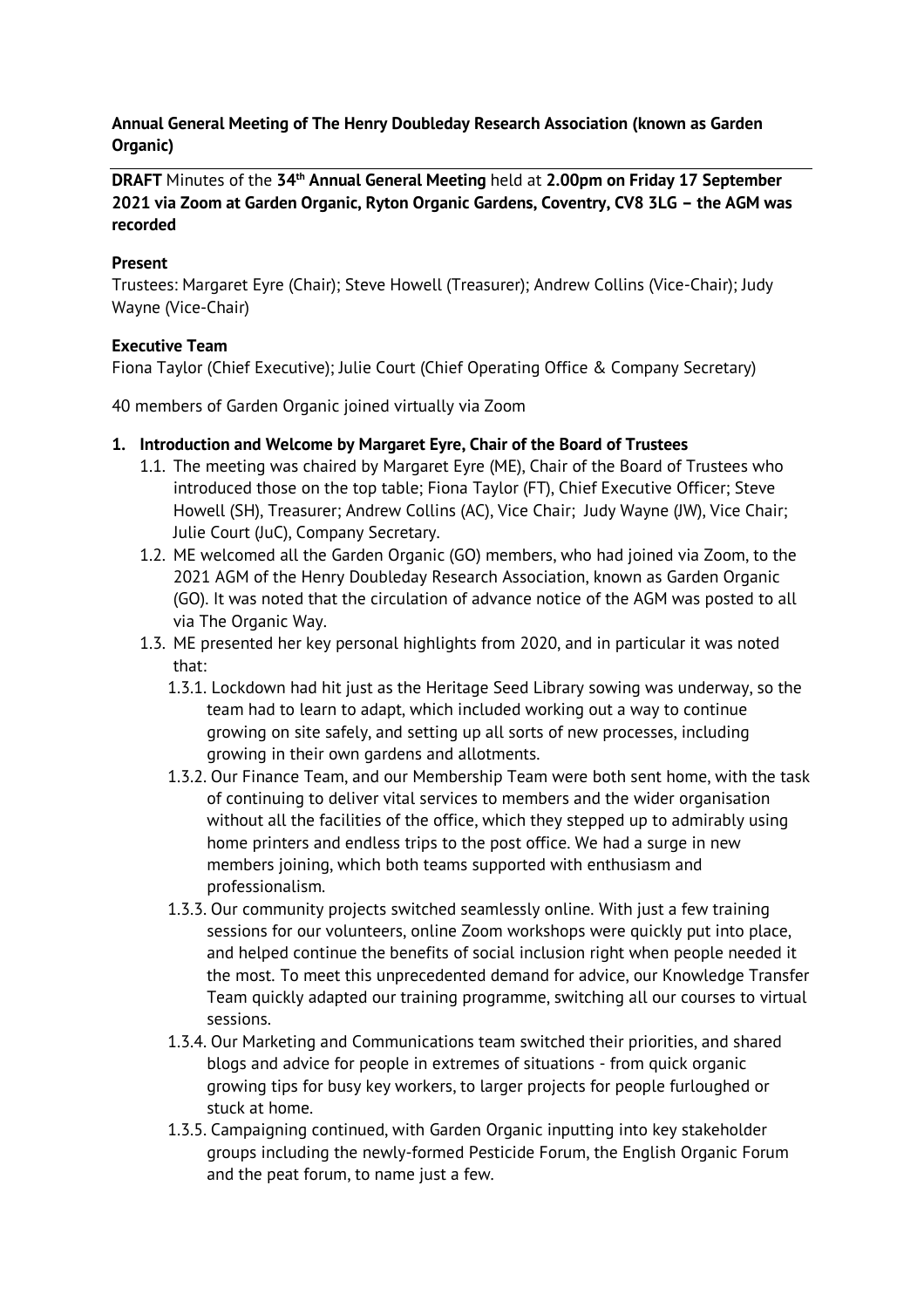- 1.3.6. Our gardens team built the fantastic garden you've just seen images of at the start of this virtual meeting.
- 1.3.7. ME extended her grateful thanks to our members, for your support, patience and words of encouragement through the year, which I know meant so much to the team during some of the most difficult times.
- 1.3.8. These achievements are just a selection from a busy and positive year, and all took place under the close stewardship of CEO at that time, James Campbell (JaC), who she was pleased was with us today. Not only did JaC lead the charity through this time, but he did so with the health and wellbeing of our staff his number one priority. As you'll be aware, JaC has moved on from his position at Garden Organic. We will be taking a moment to formally thank him later in this AGM, and we will also hear from his successor, Fiona Taylor (FT), CEO

# **2. Apologies for Absence**

- 2.1. The Chair passed on apologies from 92 members who had given their proxy votes to the chair. It was confirmed that with those present in the room the meeting was quorate.
- **3. Minutes of the 33rd AGM held Friday 18 September 2020 at Ryton Organic Gardens, Coventry, CV8 3LG** 
	- $3.1$ . The minutes of the  $33<sup>rd</sup>$  AGM were posted on our website. Paper copies were available by post if requested.
	- 3.2. The minutes of the 33rd AGM held on Friday 18 September 2020 were confirmed as a correct record. The Chair asked for a proposer to formally approve the accuracy of the minutes. The proposer was James Campbell and the seconder was Adam Alexander. The minutes were formally approved as a true record.

## 4. **Presentation of Consolidated Financial Statements 2020**

- 4.1. The Chair asked the Treasurer to present the Consolidated Financial Statements 2020.
- 4.2. SH advised that the consolidated Financial Statements had been made available on the charity's website, and had been made available by post if required. It was noted that:
	- 4.2.1. The deficit was £8,133 before actuarial movement on the pension scheme
	- 4.2.2. Like so many other charities, we are finding fundraising to be a highly competitive environment.
	- 4.2.3. We have some financial resilience from our membership income which increased to £588k in the year. We also received £296k in legacies.
	- 4.2.4. After a tender process, we selected Aberdeen Standard Capital, to invest £1.3m from the proceeds of the sale of the Ryton site.
	- 4.2.5. We used £133k of the sale proceeds to refurbish the new offices at Ryton Gardens.
	- 4.2.6. We used £302k of the proceeds to pay into our historic pension liability, making the decision to segregate our liabilities from the other employers in the scheme. However, this was still a significant liability for the charity going forwards and was reflected on our balance sheet.
	- 4.2.7. Charities are required to hold reserves to manage any unplanned future expenditure. At the end of 2020, our reserves were below our target of £500k. We are managing our budgets carefully in future to close this gap.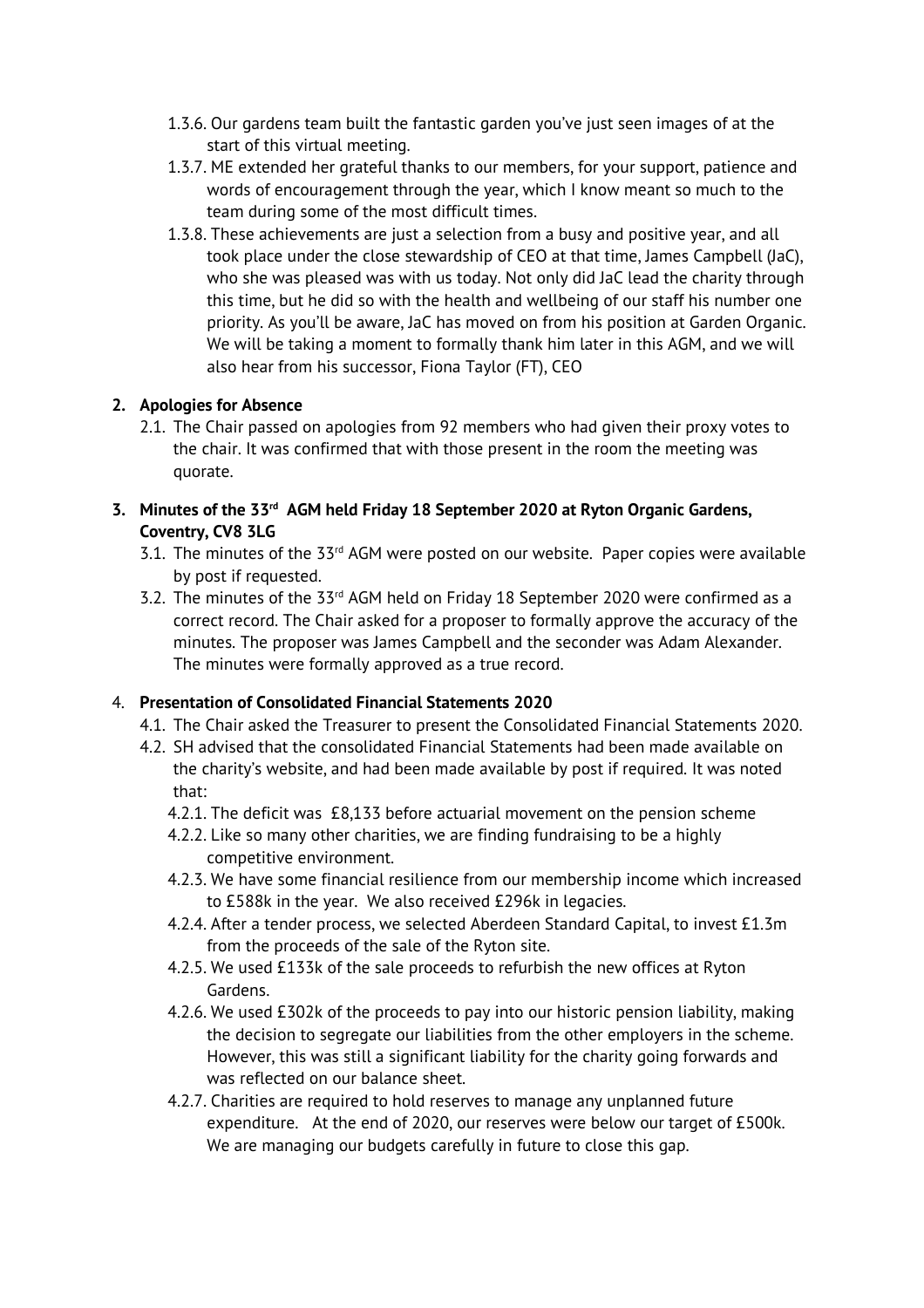4.2.8. Despite the challenges of the pandemic which impacted so many organisations last year, we are pleased to say our auditors issued us with an unqualified audit report on the accounts.

### **5. Adoption of the Annual Report and Consolidated Financial Statements for 2020**

- 5.1. The Treasurer asked for a proposer to adopt the annual report and consolidated financial statements for 2020.
- 5.2. The proposer was Marjan Batlett-Freriks and the seconder was Keith Walker.
- 5.3. GO members present were asked to vote, and the 92 proxy votes for the chair were noted - this was carried unanimously. The Annual report and Consolidated Financial statements for 2020 were adopted.

#### 6. **Appointment of Auditors 2021**

- 6.1. The Treasurer recommended along with the agreement of the Trustees, that the existing auditors Wilkins Kennedy be re-appointed as auditors for the coming year. The proposer was Judy Wayne and the seconder was Adam Alexander.
- 6.2. GO members present were asked to vote using the poll that would appear on their screen. It was noted that 91 proxies were received for the chair, and one vote had been received against – the vote was carried. The re-appointment of Azets (formerly Wilkins Kennedy) was approved.

#### **7. Election of Board Members**

- 7.1. The Chair advised that each year a number of trustees had to step down from being a trustee under the rules of our current Memorandum & Articles of Association to ensure that there was a constant rotation of trustees. The trustees due to retire in 2021 were Judy Wayne, and Naomi L'Estrange. Both had served two terms as trustees, so were not eligible for re-election, and therefore would be standing down as trustees at this AGM.
- 7.2. The Chair advised that Judy Wayne (JW). JW had served for nine years, with the final three as Vice Chair. Her knowledge and insight over the years had been invaluable, and presented a gift on behalf of the trustees as a small token of gratitude. It was noted that Naomi L'Estrange (NL) had served on the board for seven years. Her professional pension's expertise has been a huge asset on the Board, providing expert advice and clarity to help us improve our historical pension situation. Unfortunately NL had been unable to attend the AGM, but had been presented a gift earlier on behalf of the trustees as a small token of gratitude.
- 7.3. It was noted that Steve Howell (SH) was stepping down from his role as Treasurer, having served the maximum two years. However he had agreed to stay on as a trustee to support our new Treasurer.
- 7.4. A request had gone out to the membership in The Organic Way, via our e-newsletter and a number of other external locations for members to apply to join the Board, but we received no nominations by the closing date. However, we received two nominations after the closing date. The Board had therefore decided to co-opt those two members to the Board and welcome Emma Sayer (ES) and Keith Arrowsmith (KA). Unfortunately KA was unable to be with us today. He would also be taking on the role of Treasurer.

## **8. Special Resolution to adopt the revised Articles of Association.**

8.1. AC advised that the revised Articles of Association were posted on our website, and were available by post if requested.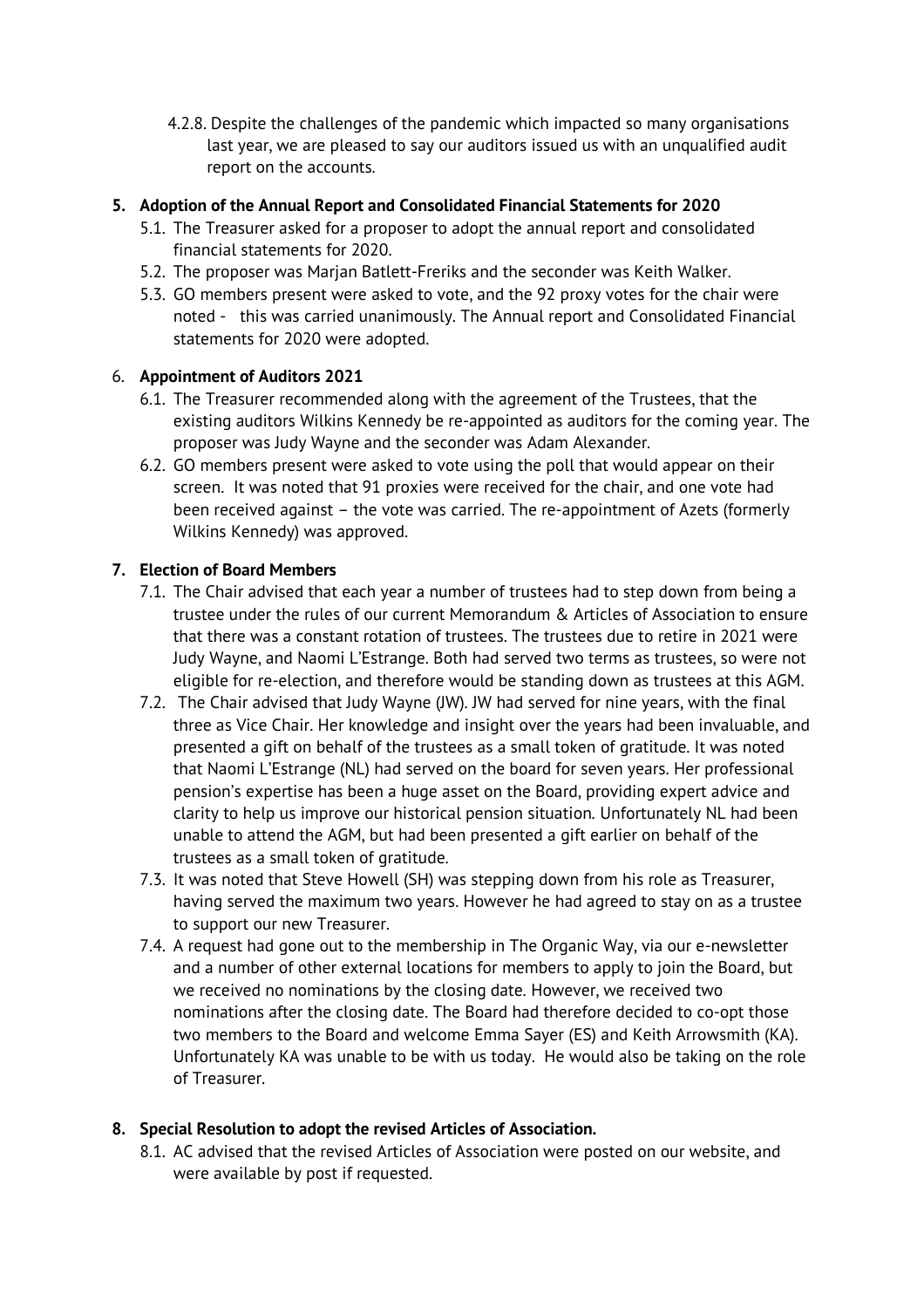- 8.2. AB gave an explanation of why the revisions were made to the Articles of Association It was noted that there were three major changes to the articles; reducing the number of trustees (directors), changing the terms of office, and simplifying the retirement process. These were:
	- 8.2.1. Trustees felt that a board of fifteen was bigger than necessary for a charity of our size; eleven was more reasonable, and an odd number had the advantage of making a tied vote less likely.
	- 8.2.2. The existing articles state that one fifth of the directors should retire from office at each AGM. In effect this often meant that a director was forced to retire a year of two before the end of their term of 5 years, introducing an unnecessary sense of uncertainty.
	- 8.2.3. Trustees proposed that, instead of a maximum of two consecutive terms of five years, trustees are elected for an initial term of three years, and can be re-elected for two further consecutive three year terms. There will be no requirement for a fraction of the board to retire at each AGM, so there would now be fixed terms of office.
- 8.3. The number of trustees will have fallen to eight by the end of this AGM with the tow co-opted trustees the Board would stand at ten. The new system would operate without any need for a transition period if the revised article of association were approved.
- 8.4. The other proposed changes were technical:
	- 8.4.1. Termination of membership if a subscription is unpaid there will now be a grace period of six months.
	- 8.4.2. Quorum for general meetings; the existing wording is unclear.
	- 8.4.3. Notice period for proposing a new trustee now sixty rather than one hundred and twenty-five days.
	- 8.4.4. Confirming the right of trustees to co-opt someone onto the board to serve only until the next AGM. The total number of eleven trustees may be exceeded by the co-option.
	- 8.4.5. Removal of a trustee on grounds of physical or mental health; now requiring written opinion of medical practitioner.
	- 8.4.6. Other reasons to remove a director 'in the best interests of the charity'.
	- 8.4.7. Extraordinary board meetings can be called by just one trustee rather than requiring three.
- 8.5. It was confirmed that with the proxy votes we were quorate. The proposer was Judy Wayne and the seconder was Adam Alexander.
- 8.6. GO members present were asked to vote using the poll that would appear on their screen. It was noted that 90 proxies were received for the chair, and two votes had been received against – the vote was carried, and the revised Articles of Association were approved.

## **9. Goodbye to James Campbell as Chief Executive of Garden Organic**

- 9.1. The Chair advised that before we move on to an introduction to our new CEO, FT, she would just like to take the opportunity to thank JaC, on behalf of the Board of Trustees, for his time as CEO of Garden Organic.
- 9.2. It was noted that JaC took on the role in 2013, during a tricky time for the charity. He calmly steered our organisation through some very choppy waters, carrying out the Board's decision to sell the site with a positive outcome and the support of his team.